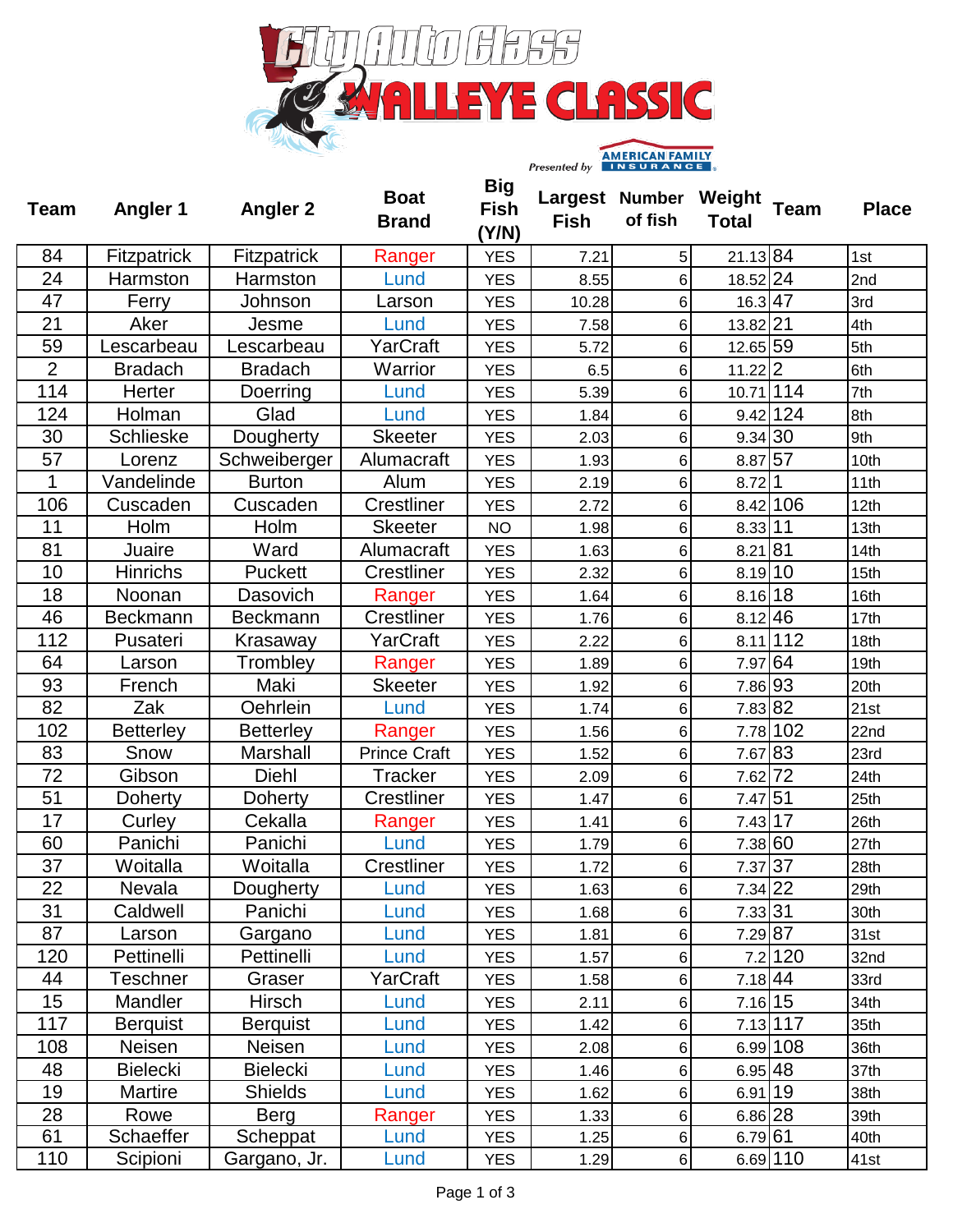| <b>Team</b>    | <b>Angler 1</b>  | <b>Angler 2</b>  | <b>Boat</b><br><b>Brand</b> | <b>Big</b><br><b>Fish</b><br>(Y/N) | <b>Fish</b> | Largest Number Weight<br>of fish | <b>Total</b> | <b>Team</b> | <b>Place</b> |
|----------------|------------------|------------------|-----------------------------|------------------------------------|-------------|----------------------------------|--------------|-------------|--------------|
| 43             | Dahl             | Savela           | <b>Skeeter</b>              | <b>YES</b>                         | 1.7         | 6                                | 6.68 43      |             | 42nd         |
| 80             | Manninen         | Lehti            | Ranger                      | <b>YES</b>                         | 1.35        | 6                                | 6.58 80      |             | 43rd         |
| 104            | Kane             | Seifert          | Ranger                      | <b>NO</b>                          | 1.21        | 6                                |              | 6.51 104    | 44th         |
| 103            | Loftis           | Zywicki          | Lund                        | <b>YES</b>                         | 1.73        | 6                                |              | 6.47 103    | 45th         |
| 33             | Lorenz           | Wendorf          | Ranger                      | <b>YES</b>                         | 1.59        | 6                                | 6.46 33      |             | 46th         |
| 13             | <b>Brost</b>     | <b>Becker</b>    | <b>Skeeter</b>              | <b>YES</b>                         | 1.16        | 6                                | $6.44$ 13    |             | 47th         |
| 16             | Hanson           | Zilmer           | Triton                      | <b>YES</b>                         | 1.6         | 6                                | 6.32 16      |             | 48th         |
| 118            | Lambert          | Lambert          | Lund                        | <b>YES</b>                         | 1.2         | 6                                |              | $6.26$ 118  | 49th         |
| 32             | Audette          | <b>Moskalik</b>  | Crestliner                  | <b>YES</b>                         | 1.23        | 6                                | 6.23 32      |             | 50th         |
| 105            | Kovacich         | Cochems          | Lund                        | <b>YES</b>                         | 1.24        | 6                                |              | 6.13 105    | 51st         |
| 14             | Vinje            | Vinje            | Lund                        | <b>YES</b>                         | 1.89        | 6                                | $6.12$ 14    |             | 52nd         |
| 39             | <b>Bakken</b>    | Tamillo          | Alumacraft                  | <b>YES</b>                         | 1.26        | 6                                | $6.11$  39   |             | 53rd         |
| 66             | Thompson         | <b>Rice</b>      | Lund                        | <b>YES</b>                         | 1.45        | 6                                | 6.06 66      |             | 54th         |
| 6              | Krasaway         | <b>McPherson</b> | Lund                        | <b>YES</b>                         | 1.36        | 6                                | 6.06 6       |             | 55th         |
| 55             | Martinetto       | Martinetto       | Alumacraft                  | <b>YES</b>                         | 1.21        | 6                                | 5.93 55      |             | 56th         |
| 38             | Micheletti       | Mattson          | Lund                        | <b>YES</b>                         | 1.12        | 6                                | 5.84 38      |             | 57th         |
| 70             | Rowe             | Wutschek         | Ranger                      | <b>YES</b>                         | 1.12        | 6                                |              | 5.8 70      | 58th         |
| 101            | Davis            | Davis            | Alumacraft                  | <b>YES</b>                         | 1.42        | 6                                |              | 5.55 101    | 59th         |
| 25             | Artim            | Amundson         | Crestliner                  | <b>YES</b>                         | 1.34        | 6                                | 5.43 25      |             | 60th         |
| 116            | <b>Hobbs</b>     | <b>Hobbs</b>     | Ranger                      | <b>YES</b>                         | 1.34        | 6                                |              | 5.42 116    | 61st         |
| 86             | <b>Schuett</b>   | Minke            | Warrior                     | <b>YES</b>                         | 1.6         | 5                                | 5.41 86      |             | 62nd         |
| 69             | Klidzejs         | <b>McCauley</b>  | Ranger                      | <b>YES</b>                         | 2.14        | 6                                | 5.27 69      |             | 63rd         |
| 29             | Curtis           | Kangas           | Crestliner                  | <b>YES</b>                         | 1.64        | 5                                | 5.25 29      |             | 64th         |
| 75             | Wujcik           | Wujcik           | Alumacraft                  | <b>NO</b>                          | 1.5         | 6                                | $5.15$ 75    |             | 65th         |
| 122            | Roskoski         | Roskoski         | Lund                        | <b>YES</b>                         | 2.07        | 4                                |              | 5.07 122    | 66th         |
| 27             | Trombley         | Trombley         | <b>Skeeter</b>              | <b>YES</b>                         | 1.43        | 6                                | 4.99 27      |             | 67th         |
| 76             | Liles            | Gruska           | Crestliner                  | <b>NO</b>                          |             | 6                                | 4.97 76      |             | 68th         |
| 49             | Seppi            | Aluni            | Larson                      | <b>YES</b>                         | 0.92        | 6                                | 4.84 49      |             | 69th         |
| 125            | Horgen           | Schultz          | Ranger                      | <b>YES</b>                         | 0.9         | 6                                |              | 4.74 125    | 70th         |
| 121            | Anderson         | <b>Skubic</b>    | Lund                        | <b>YES</b>                         | 1.28        | 6                                |              | 4.64 121    | 71st         |
| 23             | Jandl            | Kouba            | Monark                      | <b>YES</b>                         | 1.27        | 6                                | 4.59 23      |             | 72nd         |
| 111            | Jutting          | Jutting          | Alumacraft                  | <b>YES</b>                         | 0.99        | 6                                |              | 4.48 111    | 73rd         |
| 97             | M.-Pfutzenreuter | Starkovich       | G <sub>3</sub>              | <b>YES</b>                         | 1.11        | 6                                | 4.44 97      |             | 74th         |
| $\overline{5}$ | Towley           | Towley           | Ranger                      | <b>YES</b>                         | 1.12        | 6                                | 4.39 5       |             | 75th         |
| 79             | Tatur            | Anzelc           | Ranger                      | <b>YES</b>                         | 0.87        | 6                                |              | $4.2$ 79    | 76th         |
| 85             | <b>Baudoin</b>   | Groebner         | Lund                        | <b>YES</b>                         | 0.99        | 6                                | 4.11 85      |             | 78th         |
| 34             | Vesel            | <b>Ellis</b>     | Crestliner                  | <b>YES</b>                         | 0.99        | 5 <sup>1</sup>                   | 4.11 34      |             | 77th         |
| $\overline{7}$ | <b>Ribich</b>    | <b>Ribich</b>    | Larson                      | <b>YES</b>                         | 1.12        | 5 <sup>1</sup>                   | $3.77$ 7     |             | 79th         |
| 35             | Gwash            | Rice             | Crestliner                  | <b>YES</b>                         | 1.07        | 4                                | 3.62 35      |             | 80th         |
| 94             | Larson           | Lilienthal       | Crestliner                  | <b>YES</b>                         | 1.03        | $\overline{4}$                   | 3.46 94      |             | 81st         |
| 89             | Soderquist       | <b>Burggraff</b> | Alumacraft                  | <b>YES</b>                         | 0.58        | 6                                | 3.22 89      |             | 82nd         |
| 109            | Paulsen          | Fortier'         | Lund                        | <b>YES</b>                         | 0.97        | 4                                |              | 3.13 109    | 83rd         |
| 95             | Sullivan         | Sullivan         | G <sub>3</sub>              | <b>YES</b>                         | 1.51        | $\overline{2}$                   | 3.03 95      |             | 84th         |
| 107            | Ridlon           | Lee              | Lund                        | <b>YES</b>                         | 1.63        | $\overline{c}$                   |              | $2.52$ 107  | 85th         |
| 50             | <b>Bendzick</b>  | <b>Bendzick</b>  | G <sub>3</sub>              | <b>YES</b>                         | 1.42        | $\overline{2}$                   | 2.45 50      |             | 86th         |
| 71             | Wiehle           | Wiehle           | Crestliner                  | <b>YES</b>                         | 1.27        | 3                                | 2.32 71      |             | 87th         |
| $\overline{4}$ | Johnson          | Pessenda         | Alumacraft                  | <b>YES</b>                         | 1.06        | $\overline{2}$                   | 1.81   4     |             | 88th         |
| 115            | Hull             | Hull             | Ranger                      | <b>NO</b>                          | 1.03        | $\overline{2}$                   |              | $1.44$ 115  | 89th         |

 $\overline{\phantom{a}}$